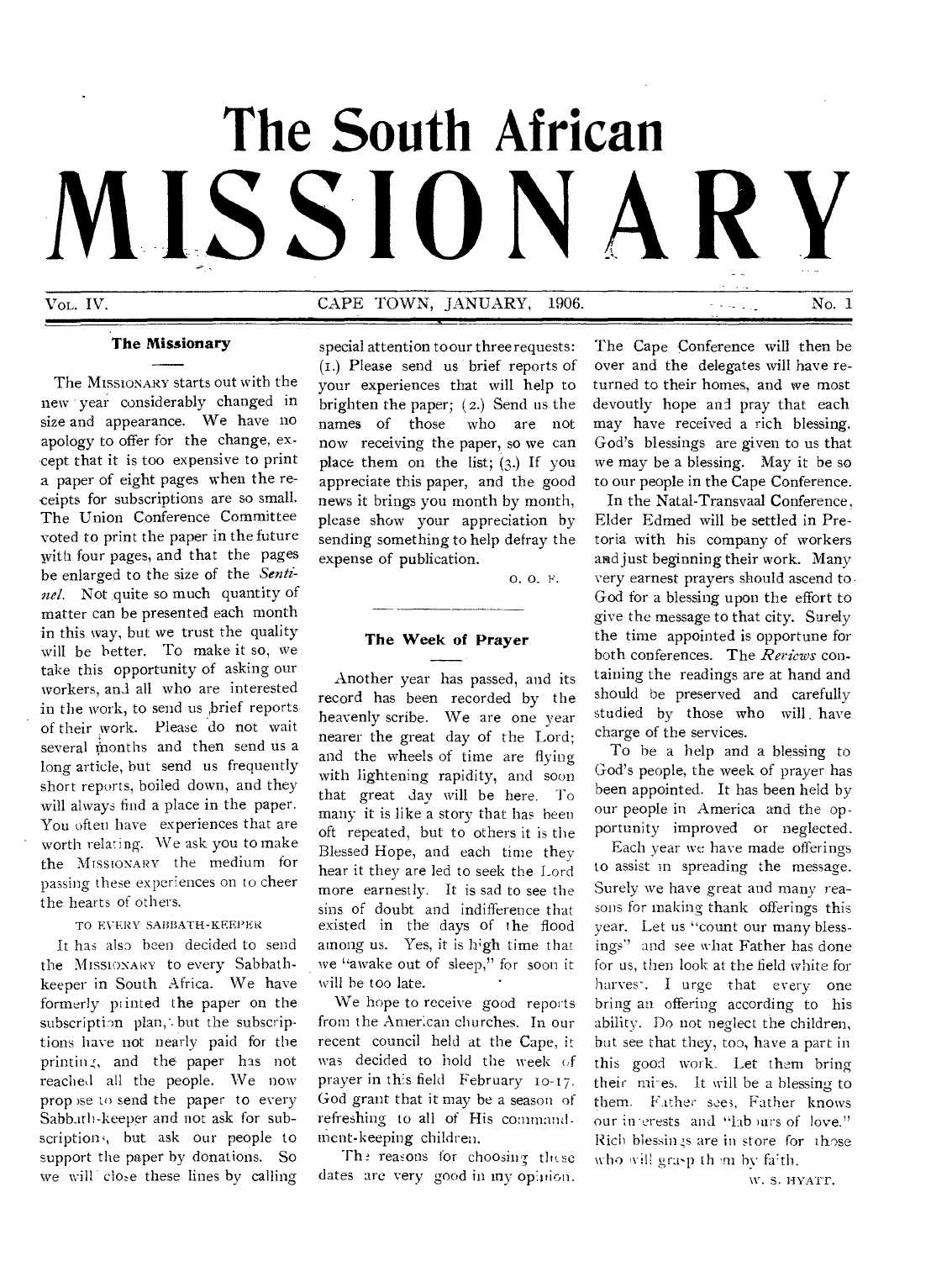# **An Old Fashioned Revival.**

[Our General Conference brethren, feeling the need of a revival of personal godliness and a renewal of hope and confidence in the advent message, have issued an appeal to all our people, urging that ministers, church officers, and people will unite in seeking for this blessing. We most earnestly commend these words to the attention of our people.]

The present condition of things in the world at large, in the professed Christain church, and in our own denomination, moves us to make an earnest effort to arouse our people to an appreciation of the solemn significance of our position, and to call upon them to wait earnestly upon the Lord for a quickening of **our** faith and zeal in this message.

There are troublous times in the world. There is a manifest spirit of unrest among the people of many countries. They do not realise that they are being stirred by a power from beneath in preparation for the final conflict. Recent disclosures in the financial and political world indicate such a disregard of moral standards and such a weakening of moral character as cause surprise and alarm in the minds of those who do not know that we have come to the perilous times which are to characterise the last days. It seems that men's hearts are already beginning to fail them for fear of the things that are coming.

In the professed Christian church there has been such a spirit of compromise with the world, and such a departure from the fundamental truths of a Biblical Christianity, as show plainly that the prophecies concerning the complete fall of Babylon are now being fulfilled, and that the call should now be sounded forth to come out of her.

At the same time we are conscious of the lack of that spiritual life and power which ought to be revealed in our own churches, and which ought to accompany the proclamation of the third angel's message as the hope of deliverance from these evil times. We therefore feel impelled to make this appeal to our brethren in official positions, to our brethren in the ministry, and to our brethren and sisters in the churches, to take these things to heart, and to seek for a real revival of primitive religion among this people. We need it for the glory of God and His truth. We need it for

the sake of those millions to whom this message is to be proclaimed. We need it for the sake of our own souls. We need it in view of the experiences which are just before us. We shall earnestly pray that God will stir the hearts of His people to wait upon **Him** for it.

We are sure that this appeal will find a response in many hearts. We can join the Psalmist in saying, "As the hart panteth after the water brooks, so panteth my soul after Thee, 0 God. My soul thirsteth for God, for the living God." Nothing except a great spiritual blessing will satisfy the longing which the Lord himself is creating in the hearts of His children. The sense of our need is a token **for good.** 

The week of prayer is near at hand, and the best possible preparation for a single manifestation of divine grace at that time **will** be found in entering at once upon a real revival experience. *—Review and Herald.* 

# **Orange River Colony**

Since my last report **I** have travelled over considerable country, calling on reported interested persons and visiting some scattered brethren. I have given many tracts away, and wherever openings offered, have given Bible readings and spoken to the people. I was in Bloemfontein District toward the time for last quarterly meeting, and was just prepared to start for Bethlehem District when **I** received intimation that sickness had broken out on Brother Louwrens' farm. Fearing that it might become epidemic, the brethren there decided to postpone the meeting. It was afterward thought best not to have any meeting till the end of December, as at that time church officers would be chosen, and a full attendance would be desirable.

I then continued travelling. **I** was pleased to meet Sister Maud Haupt, who is teaching in Kronstad District. She feels the responsibility resting on her to let the light of truth shine out at this time. She is anxious to do what she can. She was glad to be supplied by me with tracts to

work with. These isolated ones should continually be made subjects of prayer.

I was glad again to meet Brother Bornman and to give him some help as regards the work of canvassing which he has taken up. He is also working in other ways in the interest of the cause we love. He uses his cart and mules, and endeavours to support himself. I was glad to find him of good courage and to learn of his good experience and fairly successful trip in the Hoopstad District. I am thankful also for the good work Brother De Lange reports by letters to me from time to time.

**I** was at Thaba N'chu and there spent a time distributing tracts. Surely fruit will sometime result from this kind of seed-sowing.

**I** had the happiness and joy of visiting Brother David and Charles Tarr on their farm between Thaba N'chu and De Wetsdorp. These young men belong to one of the old pioneer Seventh-day Adventist families of the Old Colony. During the days I spent there **I** found what hard-working brethren they are in improving and developing the various industries on their farm; but **I** was more glad to find that from their consistent manner of living, the great Sabbath truth is reaching out among their neighbours. W hile strictly observing the Sabbath, they maintain their right to labour on Sundays as on other ordinary days, and without being hard on their servants and other workmen, they have convinced them also; so every line - of work goes on smoothly every Sunday. **I** feel glad we have these Seventh-day Adventist farmers. I wish we had more like them. Their consistent living must attract notice and provoke inquiry. There are numbers of the English and Colonial settler class in their District.

I hope before reaching Heisterbach to pass through Lady Brand, Ficksburg and Fownesburg Districts. There are people who are much interested, one of whom is an ex-member of the old Free State Parliament.

J. M. FREEMAN.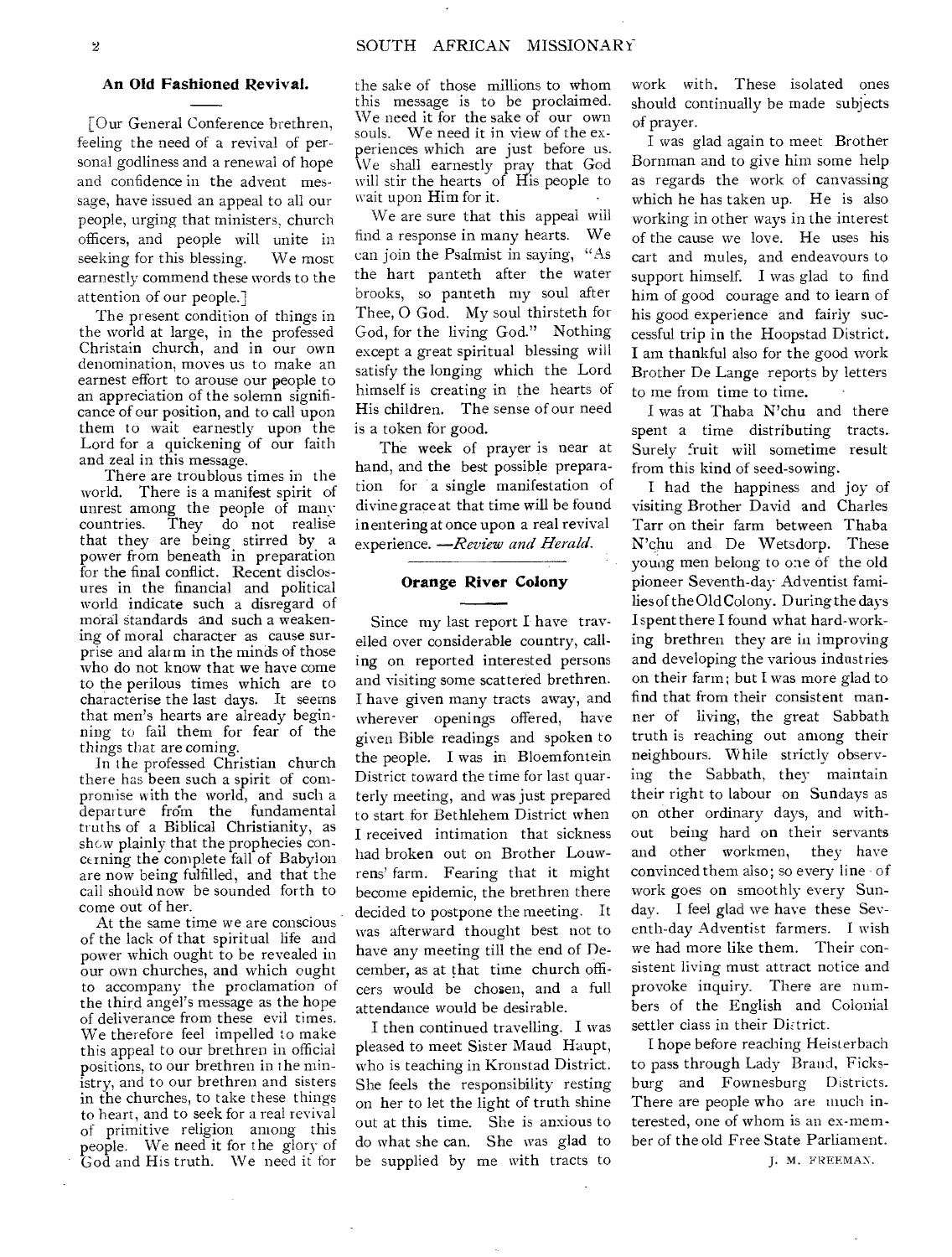### Moot Hoek, D. R. C.

I was delighted to meet Elder Hankins at Heisterbach on the occasion of our quarterh service, as we had not seen each other for years. His help and council in the meetings were enjoyed by all. and were marked with good results.

After this meeting, I left for Harrismith District in order to meet with the little company at Mooihoek, near the Natal border. I spent a good time on Sabbath. Dec. 24, and administered the ordinances to those who were prevented from attending the meeting at Heisterbach. Owing to the efforts of Brethren Moolman and Koster, a company of sixty-five adult farmers and natives gathered in Brother Moolman's coach house, which was nicely arranged for the occasion. I spoke in Dutch, and Brother Moolman interpreted into the native. The good Spirit of the Lord was present, and I believe some fruit will appear as the result of the the seed sown.

J. H. FREEMAN.

#### Heisterbach, 0. R. C.

I was pleased with my visit in the Orange River Colony at their last quarterly meeting. Nearly all the brethren were present, coming from two to twelve hour's drive. There were about fifty, including children. These brethren are warm in the truth, and are sounding the warning to their neighbours. As a result several families are interested. The Heisterbach church numbers thirtyseven, twenty-five having been added the past year. They pay about  $\sqrt[6]{50}$ tithe per quarter. Two were baptised during our meetings. Four Zulus were received into the church. These speak Sesuto and Dutch. They are men of Christian experience, and quite intelligent in the truth. They are working among their fellow natives, and are anxious to fit themselves to be missionaries to their people. I found the brethren very appreciative and very hospitable. The Lord blessed us in our study of His Word and work. Miss Sutherland is having an interesting church school in which I spent a pleasant forenoon. An interesting programme was given on the day of closing, which more deeply enlisted the interest of the brethren. The children are learning fast, and a good influence prevails in the school. Miss Sutherland has been employed for another year. Brother Freeman finds his work laborious, but enjoyable. and he is encouraged to see fruit of his labour. The Lord is using Brother De Lange, who hopes cre lcng to give all his time to the work. A good work has been done in the Orange River Colony, but it is only a beginning. More workers are needed. May the still bless the work and give light to the reflection The new school year will open people. I. J. HANKINS.

#### Fort Beaufort

a service sur-

At the suggestion of the conference committee I went to Fort Beaufort about the middle of November, and began work by canvassing for "Good Health" and "Christ's Object Lessons," also visiting and loaning tracts. I had opportunities for preaching several times for the Presbyterians, and also for the Dutch people; the result of the latter was that I became acquainted with a very nice Dutch family who seem to be earnest Christian people, and I was holding readings with them up to the time I came down to the conference. They have accepted the diferent points of present truth that have been presented, and seem eager to know more of the work of God. There is also a young man who is interested, and attends the readings at their house. I have also preached by request to the natives. On the whole, I found the people disposed to be friendly. There were exceptions who prefer to have nothing to do with us or our work in any way.

I also took the opportunity while in FOrt Beaufort of going out to Blinkwater several times to conduct services with the few who are holding fast, with the result that theywere much encouraged. It seems the. enemy had been at work to discourage in various ways, but now they seem eager to press forward, "looking unto Jesus." I am of good courage in the Lord, knowing that His work is going on to victory. It is our privilege to sow the seed and water with our tears and prayers. but "God giveth the increase." He that goeth forth and weepeth, bearing precious seed, shall doubtless come again with rejoicing, bringing his sheaves with him." "He that watereth shall be watered also himself."

G. W. SHONE.

# **Union College**

Wednesday morning, January 24. All who are planning to attend should be on hand promptly at the time appointed.

The outlook for a new school year is very promising. The teaching staff is arranged as follows: Miss P. West, preceptress; Mrs. H. Beckner, matron; Miss A. Ingle, Miss E. Hankins, Miss M. Tarr and Mrs Hay-. ton, teachers.

The Lord desires us to obtain all the education possible. None can know when or how they may be called to labour or to speak for God. Those who have had the benefit of a thorough education can do a much more extensive work for Christ. They stand on vantage ground.

Brethren, parents, friends, plan to give your sons and daughters as thorough an education as possible, one that shall fit them for the higher service. The Lord has great need of educated workers. We shall be glad to hear from any who are anxious to attend school. Remember the opening date, Wednesday, January 24, 1906. **C. H. HAYTON.** 

We regret the lack of space for the encouraging S. S. report which Sister Hankins has handed in. Look for it next i-sue.

 $\mathcal{L}^{\pm}$